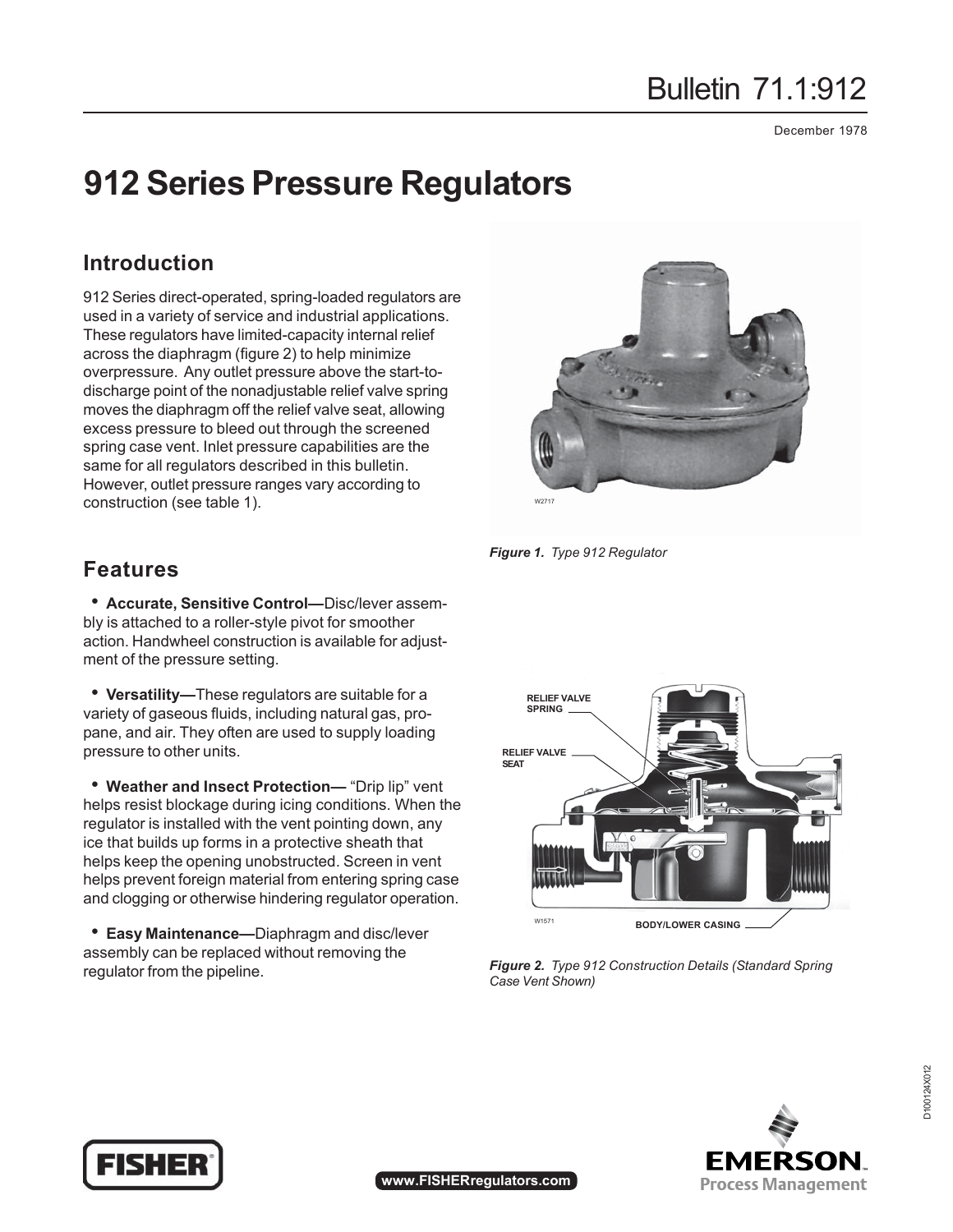## Bulletin 71.1:912

### **Specifications**

| <b>Available Configurations</b>                                                                                                                                                                                                 | <b>Spring Case Vent</b>                                                                                                                 |
|---------------------------------------------------------------------------------------------------------------------------------------------------------------------------------------------------------------------------------|-----------------------------------------------------------------------------------------------------------------------------------------|
| See table 1                                                                                                                                                                                                                     | <b>Standard Construction: Untapped with removable</b>                                                                                   |
| <b>Body Sizes and End Connection Styles</b><br>Inlet: 1/4-inch (DN 6) NPT<br>Outlet: 1/4 or 3/8-inch (DN 6 or 10) NPT                                                                                                           | screen<br>Optional Construction: 1/8-inch NPT tapped with<br>removable screen<br><b>Standard Location</b>                               |
| <b>Maximum Allowable Inlet Pressure</b>                                                                                                                                                                                         | Constructions Without Handwheel: Over body outlet                                                                                       |
| 250 psig (17 bar)                                                                                                                                                                                                               | Handwheel Constructions: Over body inlet                                                                                                |
| <b>Output Pressure Ranges</b>                                                                                                                                                                                                   | <b>Approximate Weight</b>                                                                                                               |
| See table 1                                                                                                                                                                                                                     | 1.3 pounds $(0,6$ kg $)$                                                                                                                |
| <b>Maximum Allowable Outlet Pressure</b><br>Emergency Outlet Pressure: 20 psig (1,4 bar)<br><b>Recommended Outlet Pressure to Avoid</b><br>Internal Part Damage: 3 psi (0,21 bar differential)<br>above outlet pressure setting | <b>Construction Materials</b><br><b>Body/Lower Casing: Zinc</b><br><b>Spring Case: Zinc</b><br>Spring Case Bolting: Plated carbon steel |
| <b>Body Port Diameter</b><br>0.073 inch (1,8 mm)                                                                                                                                                                                | Disc/Lever Assembly: Nitrile disk with zinc lever,<br>stainless steel lever pin and rod, and plated carbon<br>steel lever screws        |
| Wide-Open C <sub>a</sub> for Relief Sizing                                                                                                                                                                                      | Diaphragm: Natural rubber                                                                                                               |
| 4                                                                                                                                                                                                                               | Diaphragm Plate: Plated steel                                                                                                           |
| <b>Typical Regulating Capacities</b><br>See figure 3 and table 2, 3, or 4                                                                                                                                                       | Spring Seat: Plated steel<br>Control and Relief Valve Spring: Plated steel<br>spring wire, except stainless steel spring wire for       |
| <b>Internal Relief Performance</b>                                                                                                                                                                                              | control spring 1L507937022                                                                                                              |
| <b>Approximate Internal Relief Valve</b>                                                                                                                                                                                        | <b>Closing Spring (Optional Handwheel</b>                                                                                               |
| Start-to-Discharge Point: See table 1                                                                                                                                                                                           | <b>Constructions Only): Stainless steel spring wire</b>                                                                                 |
| <b>Capacity:</b> Adequate only for relieving minor buildup                                                                                                                                                                      | Relief Valve Assembly: Brass and zinc                                                                                                   |
| situations such as are caused by chips or dirt                                                                                                                                                                                  | <b>Closing Cap and Adjusting Screw</b>                                                                                                  |
| blocking the seat partly open; for major                                                                                                                                                                                        | (Constructions Without Handwheel): Plastic                                                                                              |
| malfunctions, external relief is required according to                                                                                                                                                                          | Closing Cap and Adjusting Screw                                                                                                         |
| the "Overpressure Protection" section                                                                                                                                                                                           | <b>Assembly (Optional Handwheel Constructions</b>                                                                                       |
| <b>Temperature Capabilities</b>                                                                                                                                                                                                 | Only): Brass, zinc, and steel                                                                                                           |
| $-20^{\circ}$ F to 160 $^{\circ}$ F ( $-29^{\circ}$ C to 71 $^{\circ}$ C)                                                                                                                                                       | <b>Closing Cap Gasket (Optional Tapped-Vent</b>                                                                                         |
| <b>Pressure Registration</b>                                                                                                                                                                                                    | <b>Spring Case Only): Composition</b>                                                                                                   |
| Internal                                                                                                                                                                                                                        | Vent Screen: Monel*                                                                                                                     |

**Overpressure Protection**

Like most regulators, those in the 912 Series have outlet pressure ratings lower than their inlet pressure ratings. Although the internal relief valve provides very limited downstream overpressure protection, complete downstream protection is needed if the actual inlet pressure exceeds the outlet pressure rating.

1. The pressure/temperature limits in this bulletin or any applicable standard limitation should not be exceeded.

Overpressuring any portion of these regulators may cause leakage, damage to regulator parts, or personal injury due to bursting of pressure-containing parts or explosion of accumulated gas. Provide appropriate overpressure protection devices to ensure that none of the limits in the "Specifications" or table 1 will be exceeded.

Regulator operation with normal operating limits does not preclude the possibility of damage from external sources or from debris in the gas line. A regulator should be inspected for damage after any overpressure condition.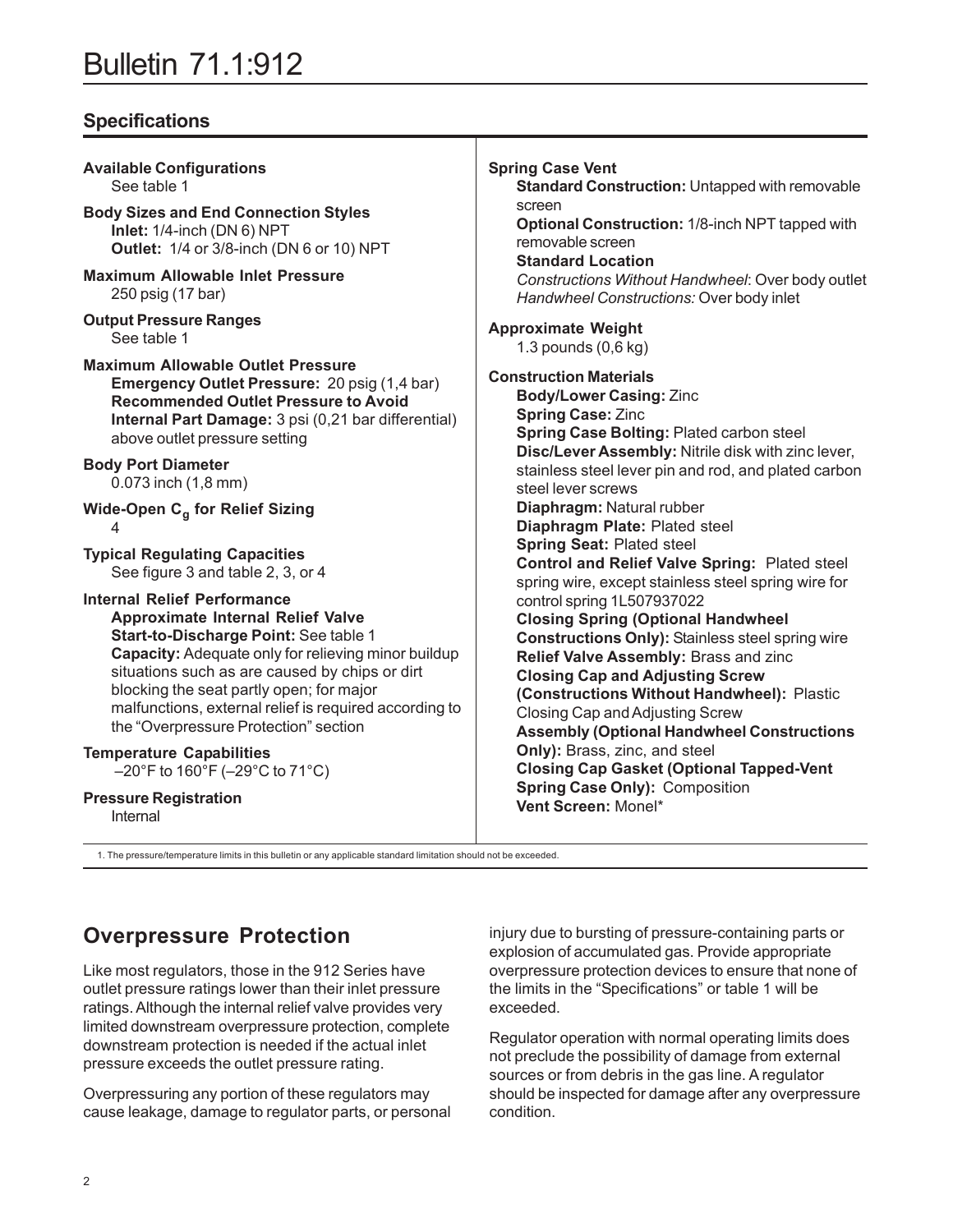#### *Table 1. Outlet Pressure Range Data*

| <b>OUTLET PRESSURE RANGE</b>                                                                                                                                                                       | <b>APPROXIMATE POINT ABOVE OUTLET</b><br>PRESSURE SETTING AT WHICH INTERNAL                                                                                                                           | <b>CONTROL SPRING SELECTION</b>                                         |                                                     |  |  |
|----------------------------------------------------------------------------------------------------------------------------------------------------------------------------------------------------|-------------------------------------------------------------------------------------------------------------------------------------------------------------------------------------------------------|-------------------------------------------------------------------------|-----------------------------------------------------|--|--|
|                                                                                                                                                                                                    | <b>RELIEF STARTS TO DISCHARGE</b>                                                                                                                                                                     | <b>Part Number</b>                                                      | <b>Color Code</b>                                   |  |  |
| 3 to 7-inches w.c. (7 to 17 mbar)<br>5 to 10-inches w.c. (12 to 25 mbar)<br>9.25 to 13-inches w.c. (23 to 32 mbar)<br>10-inches w.c. to 1 psig (25 to 69 mbar)<br>0.5 to 2.7 psig (35 to 186 mbar) | 5 to 21-inches w.c. (12 to 52 mbar)<br>8 to 30-inches w.c. (20 to 75 mbar)<br>16 to 39-inches w.c. (40 to 97 mbar)<br>17-inches w.c. to 3 psig (42 to 210 mbar)<br>0.7 to 6.8 psig (0.05 to 0.47 bar) | 1B784327222<br>1B784427222<br>1L507937022<br>1B784527222<br>1B784627222 | Red<br>Orange<br>Unpainted<br><b>Blue</b><br>Yellow |  |  |
| 2.7 to 5 psig (186 to 340 mbar)                                                                                                                                                                    | 3.8 to 12.5 psig (0,26 to 0,86 bar)                                                                                                                                                                   | 1B784727222                                                             | Green                                               |  |  |

|  | Table 2. Capacities for Type 912 and 912H Regulators without Handwheel |  |  |  |  |  |
|--|------------------------------------------------------------------------|--|--|--|--|--|
|--|------------------------------------------------------------------------|--|--|--|--|--|

|                              | <b>OUTLET</b>                                                   |                                               | <b>SPRING</b> |                                     | CAPACITY IN SCFH (m <sup>3</sup> /h(n)) OF 0.6 SPECIFIC GRAVITY NATURAL<br><b>GAS</b> |               |               |                |                |                |                |                |                |
|------------------------------|-----------------------------------------------------------------|-----------------------------------------------|---------------|-------------------------------------|---------------------------------------------------------------------------------------|---------------|---------------|----------------|----------------|----------------|----------------|----------------|----------------|
| <b>TYPE</b><br><b>NUMBER</b> | <b>PRESSURE</b>                                                 | <b>OUTLET PRESSURE</b><br><b>RANGE</b>        | <b>PART</b>   | <b>OFFSET</b>                       | Inlet Pressure, Psig (Bar)                                                            |               |               |                |                |                |                |                |                |
|                              | <b>SETTING</b>                                                  |                                               | <b>NUMBER</b> |                                     | 5<br>(0, 34)                                                                          | 10<br>(0,69)  | 25<br>(1,7)   | 50<br>(3,4)    | 75<br>(5,2)    | 100<br>(6, 9)  | 150<br>(10)    | 200<br>(14)    | 250<br>(17)    |
|                              | 5-inches w.c.<br>(12 mbar)                                      | 3 to 7-inches w.c.<br>(7 to 17 mbar)          | 1B784327222   | 1-inch w.c.<br>$(2.5 \text{ mbar})$ | 50<br>(1, 34)                                                                         | 65<br>(1,74)  | 75<br>(2,01)  | 100<br>(2,68)  |                |                |                |                |                |
| 912                          | 7-inches w.c.<br>(17 mbar)                                      | 5 to 10-inches w.c.<br>(12 to 25 mbar)        | 1B784427222   | 1-inch w.c.<br>$(2.5 \text{ mbar})$ | $- - -$                                                                               | 75<br>(2,01)  | 112<br>(3,0)  | 155<br>(4, 15) | 155<br>(4, 15) | 155<br>(4, 15) | 155<br>(4, 15) | 155<br>(4, 15) | - - -          |
|                              | 11-inches w.c.<br>(27 mbar)                                     | 9-1/4 to 13-inches w.c.<br>(23 to 32 mbar)    | 1L507937022   | 1-inch w.c.<br>$(2,5 \text{ mbar})$ | $- - -$                                                                               | 75<br>(2,01)  | 140<br>(3,75) | 155<br>(4, 15) | 155<br>(4, 15) | 155<br>(4, 15) | 155<br>(4, 15) | 155<br>(4, 15) | 155<br>(4, 15) |
|                              | 15-inches w.c.<br>$(38 \text{ mbar})$                           | 10-inches w.c. to 1 psig<br>$(25$ to 69 mbar) | 1B784527222   | 2-inches w.c.<br>$(5 \text{ mbar})$ | $- - -$                                                                               | 68<br>(1, 82) | 100<br>(2,68) | 135<br>(3,62)  | 150<br>(4,02)  | 160<br>(4,29)  | 190<br>(5,09)  | 200<br>(5, 36) | 200<br>(5, 36) |
|                              | $0.5$ to 2.7 psig<br>1 psig                                     | 1B784627222                                   | 10%           |                                     | 40<br>(1,07)                                                                          | 40<br>(1,07)  | 85<br>(2, 28) | 90<br>(2, 41)  | 100<br>(2,68)  | 155<br>(4, 15) | 160<br>(4, 29) | 185<br>(4,96)  |                |
|                              | (69 mbar)                                                       | (35 to 186 mbar)                              |               | 20%                                 | $- - -$                                                                               | 55<br>(1, 47) | 100<br>(2,68) | 135<br>(3,62)  | 155<br>(4, 15) | 185<br>(4,96)  | 240<br>(6, 43) | 285<br>(7,64)  | 300<br>(8,04)  |
|                              | $0.5$ to 2.7 psig<br>2 psig<br>$(140$ mbar)<br>(35 to 186 mbar) |                                               | 1B784627222   | 10%                                 | $- - -$                                                                               | 50<br>(1, 34) | 85<br>(2, 28) | 105<br>(2, 81) | 130<br>(3, 48) | 145<br>(3,89)  | 200<br>(5,36)  | 260<br>(6, 97) | 300<br>(8,04)  |
| 912H                         |                                                                 |                                               |               | 20%                                 | $- - -$                                                                               | 70<br>(1,88)  | 120<br>(3,22) | 180<br>(4, 82) | 240<br>(6, 43) | 300<br>(8,04)  | 400<br>(10,7)  | 450<br>(12,1)  | 500<br>(13,4)  |
|                              | 5 psig                                                          | 2.7 to 5 $psig$                               |               | 10%                                 | - - -                                                                                 | 68<br>(1,82)  | 85<br>(2, 28) | 135<br>(3,62)  | 170<br>(4, 56) | 200<br>(5,36)  | 325<br>(8,71)  | 400<br>(10,7)  | 500<br>(13,4)  |
|                              | 1B784727222<br>(186 to 340 mbar)<br>(340 mbar)                  |                                               |               | 20%                                 | - - -                                                                                 | 75<br>(2,01)  | 135<br>(3,62) | 200<br>(5,36)  | 280<br>(7,50)  | 360<br>(9,65)  | 560<br>(15,0)  | 685<br>(18,4)  | 750<br>(20,1)  |

|  |  |  |  | Table 3. Capacities for Type 912 Regulators with Handwheel |
|--|--|--|--|------------------------------------------------------------|
|--|--|--|--|------------------------------------------------------------|

| <b>OUTLET</b><br><b>PRESSURE</b><br><b>SETTING</b> |                                  |                    |                                     |              |                            |              |               |                | CAPACITY IN SCFH (m3/h(n)) OF 0.6 SPECIFIC GRAVITY NATURAL GAS |               |               |
|----------------------------------------------------|----------------------------------|--------------------|-------------------------------------|--------------|----------------------------|--------------|---------------|----------------|----------------------------------------------------------------|---------------|---------------|
|                                                    | <b>OUTLET PRESSURE</b>           | <b>SPRING PART</b> | <b>OFFSET</b>                       |              | Inlet Pressure, psig (bar) |              |               |                |                                                                |               |               |
|                                                    | <b>RANGE</b>                     | <b>NUMBER</b>      |                                     | 5<br>(0, 34) | 10<br>(0,69)               | 25<br>(1,7)  | 50<br>(3, 4)  | 100<br>(6, 9)  | 150<br>(10)                                                    | 200<br>(14)   | 250<br>(17)   |
| 14-inches w.c.<br>(34 mbar)                        | 0 to 1psig<br>(0 to 69 mbar)     | 1C580427222        | 2-inches w.c.<br>$(5 \text{ mbar})$ | 40<br>(1,07) | 45<br>(1, 21)              | 70<br>(1,88) | 90<br>(2, 41) | 130<br>(3, 48) | 160<br>(4, 29)                                                 | 175<br>(4,69) | 195<br>(5,23) |
| 3 psig<br>$(210 \text{ mbar})$                     | $0$ to 5 psig<br>(0 to 340 mbar) | 1C580527012        | 10%                                 | $- - -$      | 40<br>1,07                 | 60<br>(1,61) | 75<br>(2,01)  | 130<br>(3, 48) | 195<br>(5,23)                                                  | 195<br>(5,23) | 250<br>(6,70) |

### **Installation**

These regulators may be installed in any position; however, the spring case vent should be pointed down on outside installations. If gas escaping through the internal relief valve could constitute a hazard, the spring case with optional tapped vent should be used and piped to a location where escaping gas will not be hazardous. If the vent will be piped to another location,

obstruction-free tubing should be used and a screened vent should be installed on the end of the vent pipe. On all installations, the vent or end of the vent pipe must be protected from corrosive chemicals, debris, weather, condensation, or anything else that might clog or enter the spring case.

Regulator dimensions are shown in figure 4.